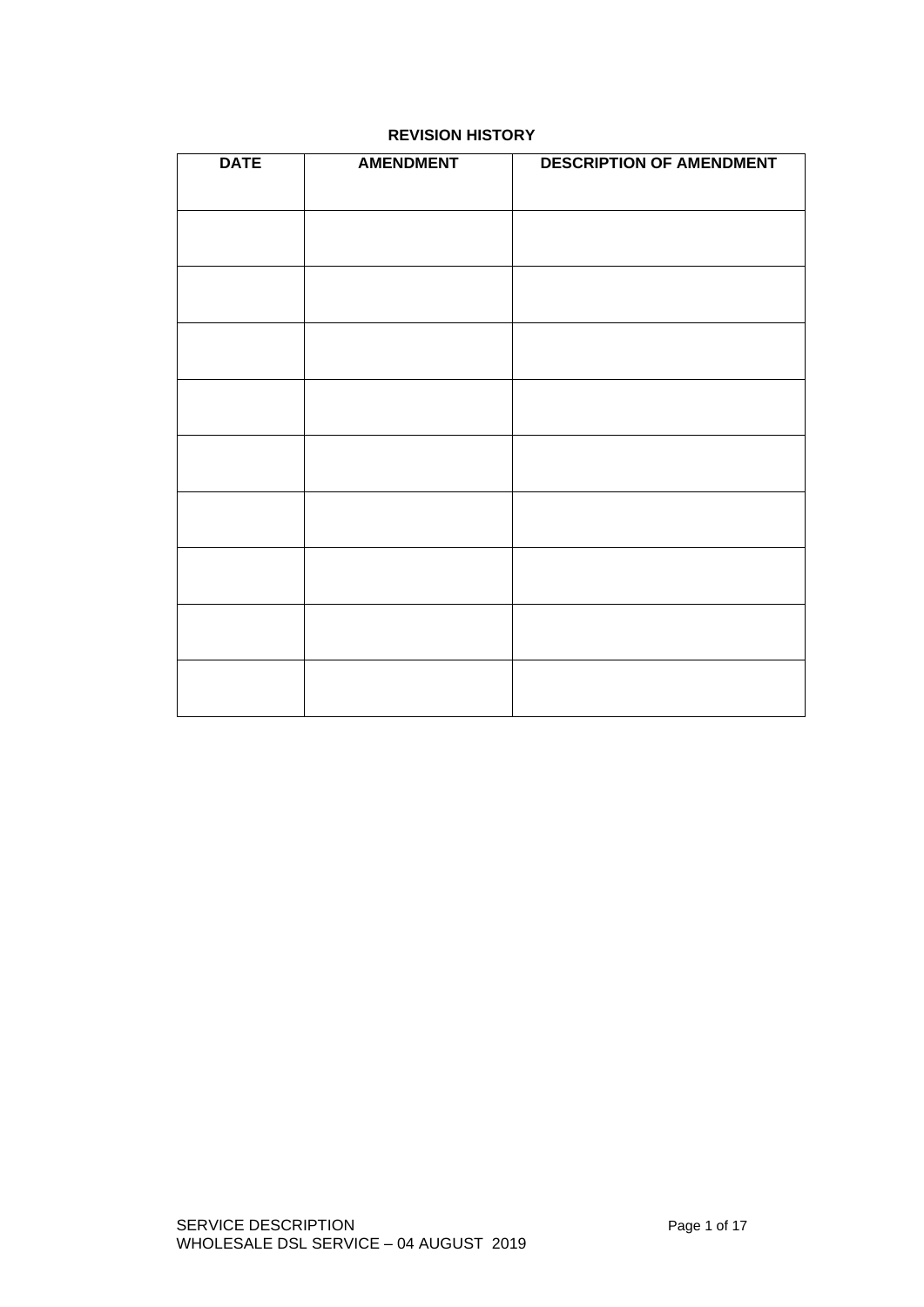#### **SERVICE DESCRIPTION 2-7: WHOLESALE DSL SERVICE**

### **1. THE SERVICE**

The **Wholesale DSL service** is a service which enables the Access Seeker to resell to End Users the Access Provider's high speed internet access services set out in Annex 2 to this Service Description.

Under the Wholesale DSL service the internet access, network infrastructure platform, billing information, service provisioning and support are provided to the Access Seeker by Batelco and the Access Seeker markets and bills the Wholesale DSL services to the end user.

**Available To:** ISP class licensees

**Traffic:** Permitted internet access traffic only, for the avoidance of doubt not including basic voice services

**Reciprocal Service:** Not required

#### **2. DEFINITIONS**

Capitalised terms not defined in this Service Description are defined in the Dictionary. Terms defined in this Service Description are specific to it.

**Access Seeker** means a Licensed Operator with an Internet Services License.

**ADSL** means asymmetrical digital subscriber line technology, having physical and electrical characteristics defined by relevant international telecommunications and engineering standards.

**ADSL Service** means an ADSL service listed in Annex 2 transferable by a DSL Transfer and which service provides a pathway from End User Premises Equipment to the internet with End User Management performed by the customer.

**Basic voice services** has the meaning given in the ISP Class licence as at the date of this service description.

**DSL Change** means a change in respect of an ADSL Service being provided to an End User by the Access Seeker under this Wholesale DSL Service, including:

- (a) a reallocation of domain name or email address or a change of IP address pool;
- (b) a change from one ADSL Service to another ADSL Service; and
- (c) a change of platform or configuration of an existing ADSL Service.

**DSL Change Request** means a request from an Access Seeker to make a DSL Change.

**DSL Transfer** means the process of End User transfer or implementation so that an End User can have access to the relevant ADSL Service from an Access Seeker, such transfer or implementation process notified from time to time by Batelco and currently described further in clause 9 and Annex 1 of this Service Description.

**DSL Transfer Request** means the request by the Access Seeker for a DSL Transfer.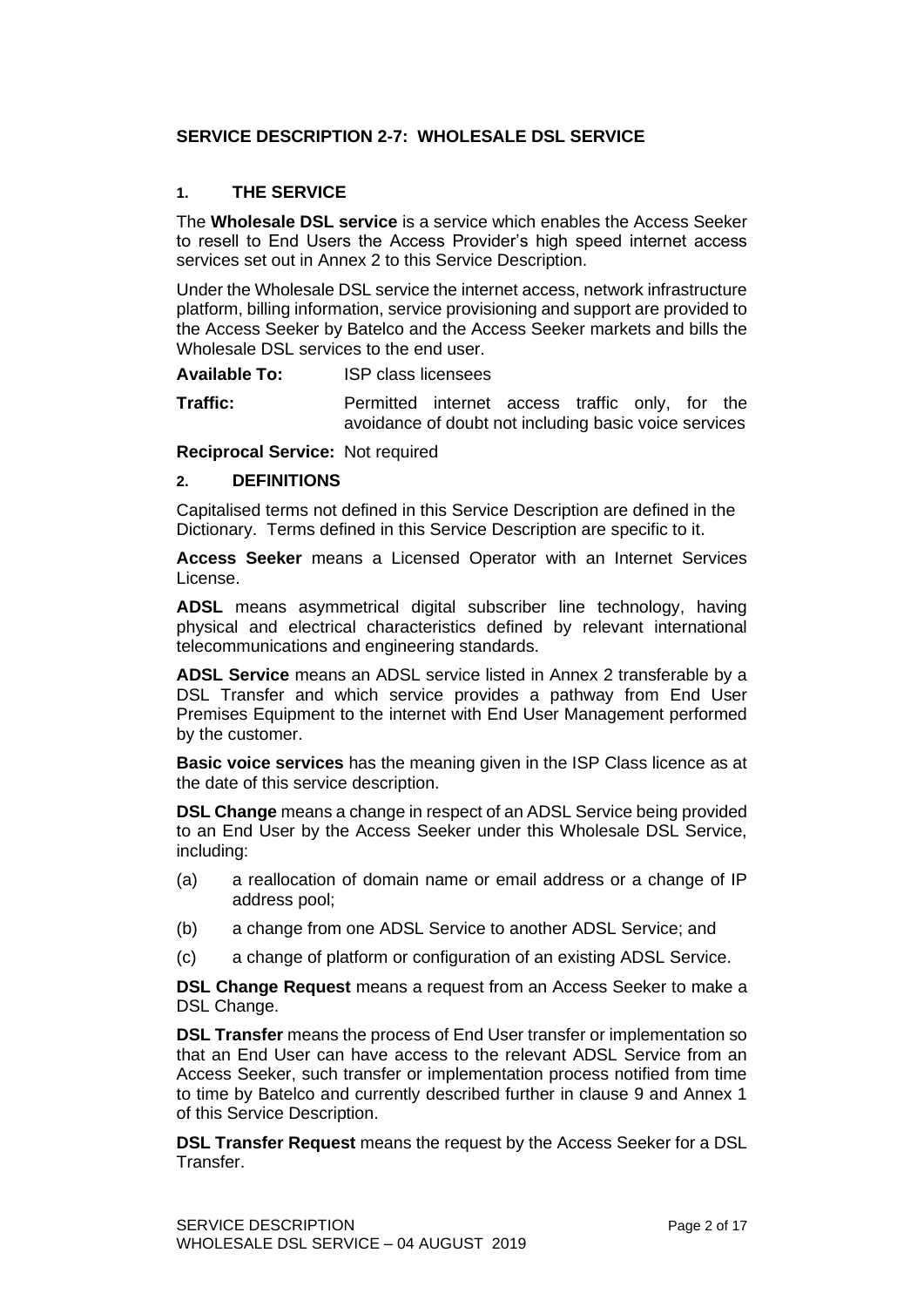**End User Consent** means the written consent of an End User to receive an ADSL Service from the Access Seeker by way of a DSL Transfer, which consent is provided to Batelco by or on behalf of the End User.

**End User Management** means the billing of the End User by the Access Seeker in relation to each End User contracting with the Access Seeker for internet access using the ADSL Service and first line support by the Access Seeker.

**End User Premises Equipment** means a splitter and DSL modem, or other equivalent technology, necessary to support the End User ability to use an ADSL Service

**Gaining Operator** means an Access Seeker who presents Batelco a valid End User Consent to acquire an ADSL Service from that Access Seeker.

**Implementation Date** means the date set out in a DSL Transfer Request, which shall be not less than 10 working days from the date of that DSL Transfer Request, when the Access Seeker requests that the DSL Transfer should be completed.

**Incompatibility** (and the cognate term Incompatible) means a circumstance in which an ADSL Service cannot reasonably be provided over the Batelco network, whether by reason of a technology block or a product or for any other technical or product-related reason. Incompatibilities may include but are not limited to: PABX, hunting lines, ISDN, key telephone systems, fixed wireless systems and distance limitations.

**Invalid Transfer** means a DSL Transfer:

- (a) where the End User (or its/her/his agent) did not authorise the DSL Transfer;
- (b) where a valid written End User Consent cannot be produced by the Gaining Operator to support the DSL Transfer; or
- (c) which resulted from a processing error.

**IP Addresses** means the Internet addressing information, in compliance with the relevant standard which describes the address of all devices physically located within the global Internet.

**Losing Operator** means an Access Seeker whose End User is subject to a DSL Transfer Request given to Batelco by a Gaining Operator.

**Network Boundary** means the Batelco distribution point at customer premises contemplated by Batelco's fixed services licence.

**Non-Batelco Equipment** means any End User Premises Equipment which is not supplied and supported and maintained by Batelco and all equipment used by the Access Seeker.

**Request** means a DSL Change Request or a DSL Transfer Request, as the case may be.

**Reversal Request** means a request to reverse a DSL Transfer as described in the DSL Transfer Process.

**Service Qualification** means the analysis carried out by Batelco via the Internet or manually to confirm whether an ADSL Service can be provided on the Batelco network by checking:

(a) line loss;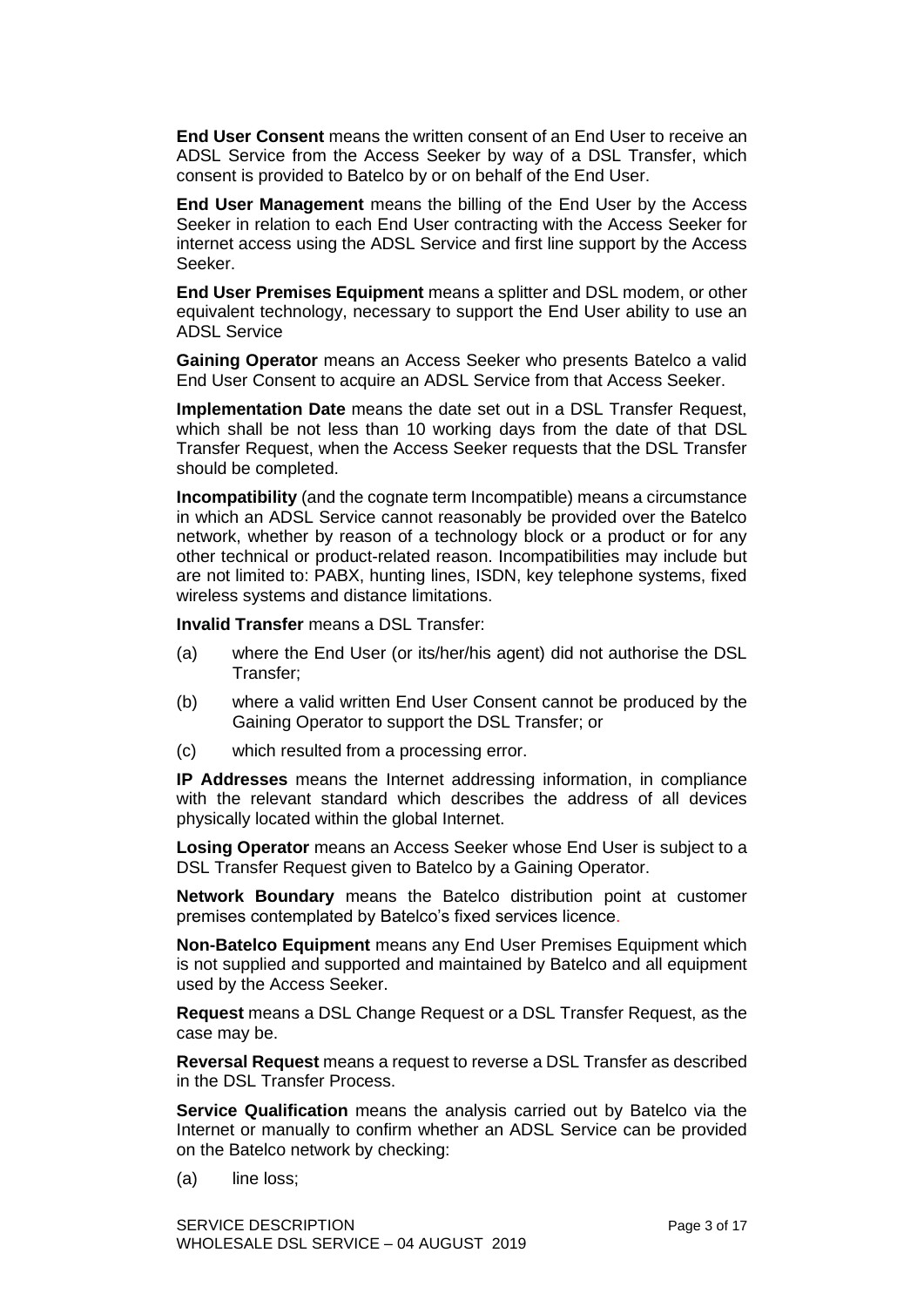- (b) infrastructure availability;
- (c) interference; and
- (e) Incompatibility.

**Useable Pair** means a twisted copper connection to the End User which passes Service Qualification and over which the End User is acquiring a standard suite of telephone services provided by Batelco.

### **3. SERVICE TERMS**

- 3.1 An Access Seeker acquiring the Wholesale DSL service must supply the ADSL Services to End Users subject to the same qualifying criteria (such as to identify residential customers) and usage terms as set out in the terms of the ADSL Services provided by Batelco to its own customers from time to time.
- 3.2 An Access Seeker must not (a) supply an ADSL Service to a third party for resale by that third party; (b) use a ADSL Service under this Service Description to provide, support or allow the provision of public voice services.
- 3.3 If Batelco terminates this Wholesale DSL service in whole, then each ADSL Service will terminate and the Access Seeker will cease billing the End User for ADSL Services.
- 3.4 If the obligation to support any specific Wholesale DSL Service no longer applies, Batelco may cease to supply the Wholesale DSL service to an Access Seeker upon 3 months prior written notice. Following the giving of a notice under this clause, the Access Seeker will not resell that ADSL Service to any further End Users and will give notice to all existing End Users being resold an ADSL Service by the Access Seeker that the ADSL Service will terminate at the end of the 3 month period.
- 3.5 Where Batelco has reasonable objective grounds to consider that the Access Seeker is in breach of an obligation under this clause, Batelco may (i) suspend resale by the Access Seeker to new End Users; (ii) require the Access Seeker to pay a reasonable amount on account of unbilled usage by the Access Seeker's customers; and/or (iii) take any other step contemplated by the Supply Terms to protect Batelco's network or other interests.

# **4. END USER ACCESS**

# **Useable Pairs**

- 4.1 The Access Seeker acknowledges that Batelco only supplies an ADSL Service over a Useable Pair where Batelco supplies operational standard telephone services to the same End User over the same Useable Pair and accordingly:
	- (a) Batelco will only provide the ADSL Service to the Access Seeker for so long as the End User continues to acquire that standard telephone service from Batelco using that Useable Pair; and
	- (b) where the End User ceases to have a standard telephone service from Batelco using that Useable Pair, Batelco will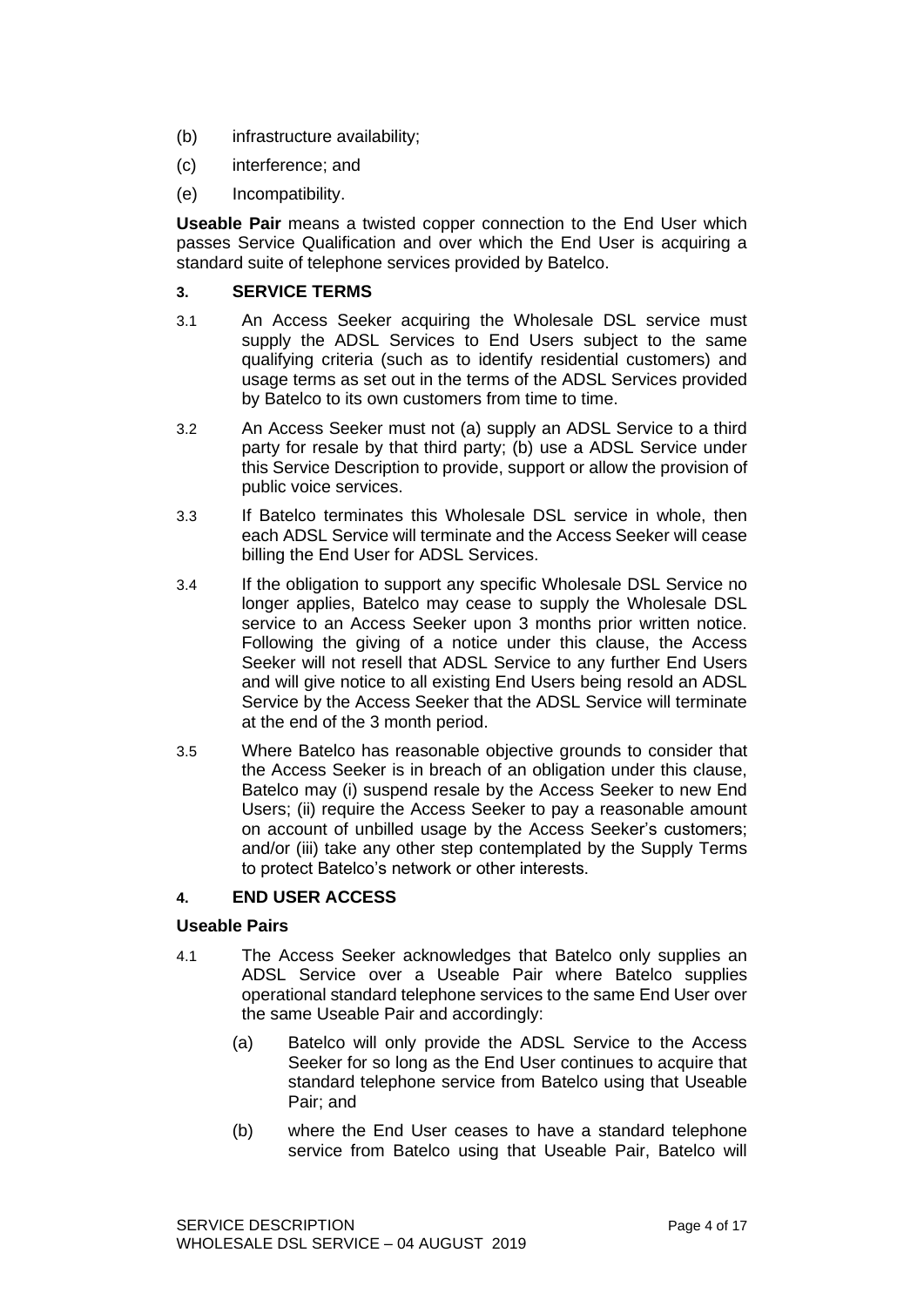terminate the provision of the ADSL Service over that Useable Pair at the same time.

#### **Installation or Transfer of End User Access**

- 4.1 For the purposes of this paragraph, "standard telephone service" means the provision of a direct exchange line only, so that provision of the DSL Service shall not affect any End User's carrier pre-select services.
- 4.2 In respect of each DSL Transfer Request and for each the ADSL Service, the Access Seeker warrants that it has obtained the End User's acknowledgment that:
	- (a) the installation and operation of the ADSL Service might cause temporary disruption in the standard telephone services received by the End User; and
	- (b) may require changes to the placement of existing telecommunications devices or changes of equipment; and
	- (c) the installation and operation of an ADSL Service may mean that other Incompatible services cannot be supplied to the End User using the Useable Pair.
- 4.3 In respect of each the ADSL Service, the Access Seeker releases Batelco from all liability to the End User or the Access Seeker, and indemnifies Batelco, subject to Batelco using all reasonable endeavours to mitigate the effects of the occurrence of any indemnified event, against all costs, expenses, liability, loss or damage incurred or suffered by Batelco in conjunction with any claims, actions or proceedings against Batelco (including third party claims or claims by an End User) arising out of the following (to the extent that the liability is caused by the testing, qualification, enquiry regarding, provision, transfer or cancellation of a ADSL Service other than as a result of the negligence, error or default of Batelco):
	- (a) disruption in PSTN services;
	- (b) suspension or cancellation of the ADSL Service;
	- (c) suspension of the provision with the ADSL Service of particular IP Addresses;
	- (d) cancellation of, or inability to provide, other Incompatible services;
	- (e) termination according to clause 3.4; and
	- $(f)$  in relation to any matter set out in paragraph 4.2.
- 4.4 The Access Seeker acknowledges that the ADSL Service is an internet-grade service only, which means that successful data transport using the ADSL Service is not guaranteed and that data transmission rates are maximum indicative rates only and cannot be assured. Furthermore, data throughput may be lower than the synch rate due to factors outside Batelco's control, such as internet congestion.
- 4.5 The Access Seeker acknowledges that there may be technical, structural, architectural, provisioning or other constraints affecting Batelco's ability to provide the ADSL Service. The Access Seeker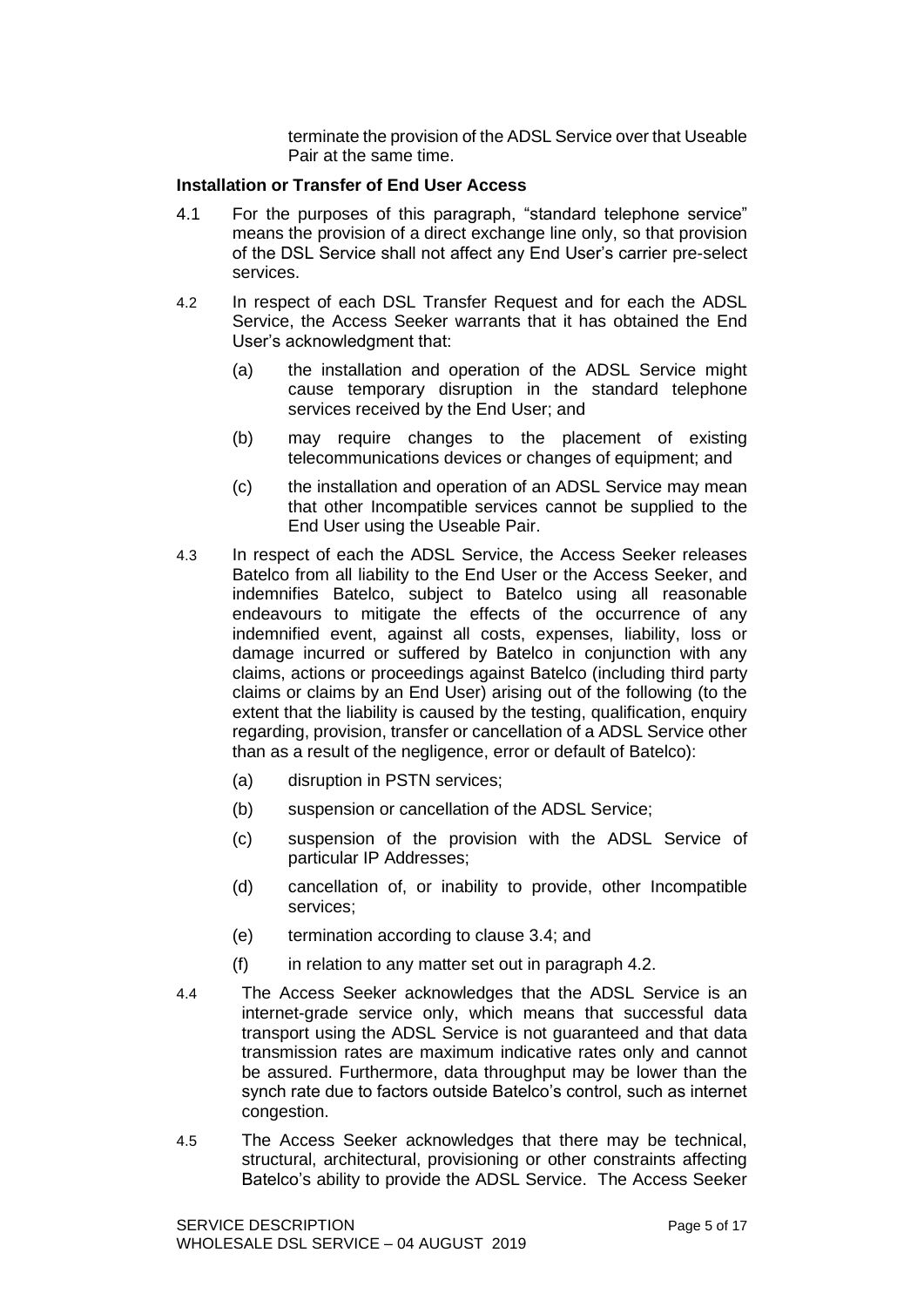agrees that it will, at its own expense, configure its network and locate its equipment as reasonably requested by Batelco to enable the successful implementation of the Wholesale DSL service.

### **ADSL Network Use**

- 4.6 The Access Seeker must ensure that its resale of the ADSL Service and the End User's use of the ADSL Service comply with the reasonable technical and usage requirements of Batelco in order to maintain network integrity.
- 4.7 Batelco may suspend, limit or cancel the Access Seeker's and/or and the End User's ADSL Service in whole or in part if the Access Seeker or its End User fails to comply with the technical and usage requirements. However, Batelco is not obliged to monitor use of the ADSL Service, or to suspend, limit or cancel the Service if there is excessive or unusual usage, and whether or not Batelco does so, the Access Seeker remains liable for all uses of an ADSL Service.
- 4.8 The Access Seeker will provide Batelco with monthly statistics (anonymised) of subscriber types for the purpose of aggregation of information where such information is requested in writing by the TRA or the Ministry of Transportation.

#### **5. SERVICE QUALIFICATION**

- 5.1 The Access Seeker acknowledges that:
	- (a) Service Qualification is performed on the basis of information available to Batelco, and the results do not conclusively demonstrate that the Batelco network is suitable for the provision of the ADSL Service in support of any or all ADSL Services;
	- (b) Batelco is under no obligation to provide the ADSL Service, or to undertake any network modifications, rearrangements or harmonisation, if the Batelco network does not pass Service Qualification provided that Batelco provides the Service Qualification report to the Access Seeker;
	- (c) the provision of the ADSL Service will prevent the supply by Batelco, or other service providers of Incompatible services to the relevant End User, and that Access Seeker is responsible and liable to the End User in respect of that inability to supply such services; and
	- (d) where an End User is acquiring Incompatible services Batelco will not provide the ADSL Service to the Access Seeker.
- 5.2 The Access Seeker shall have the right to appeal the findings of any Service Qualification report, which appeal shall be a Dispute for the purposes of Clause 24 of the Supply Terms.

### **6. EQUIPMENT**

6.1 Unless otherwise stated in Annex 2, the provision of an ADSL Service or the implementation or transfer of the ADSL Service does not include the provision of any cabling or any customer premises equipment.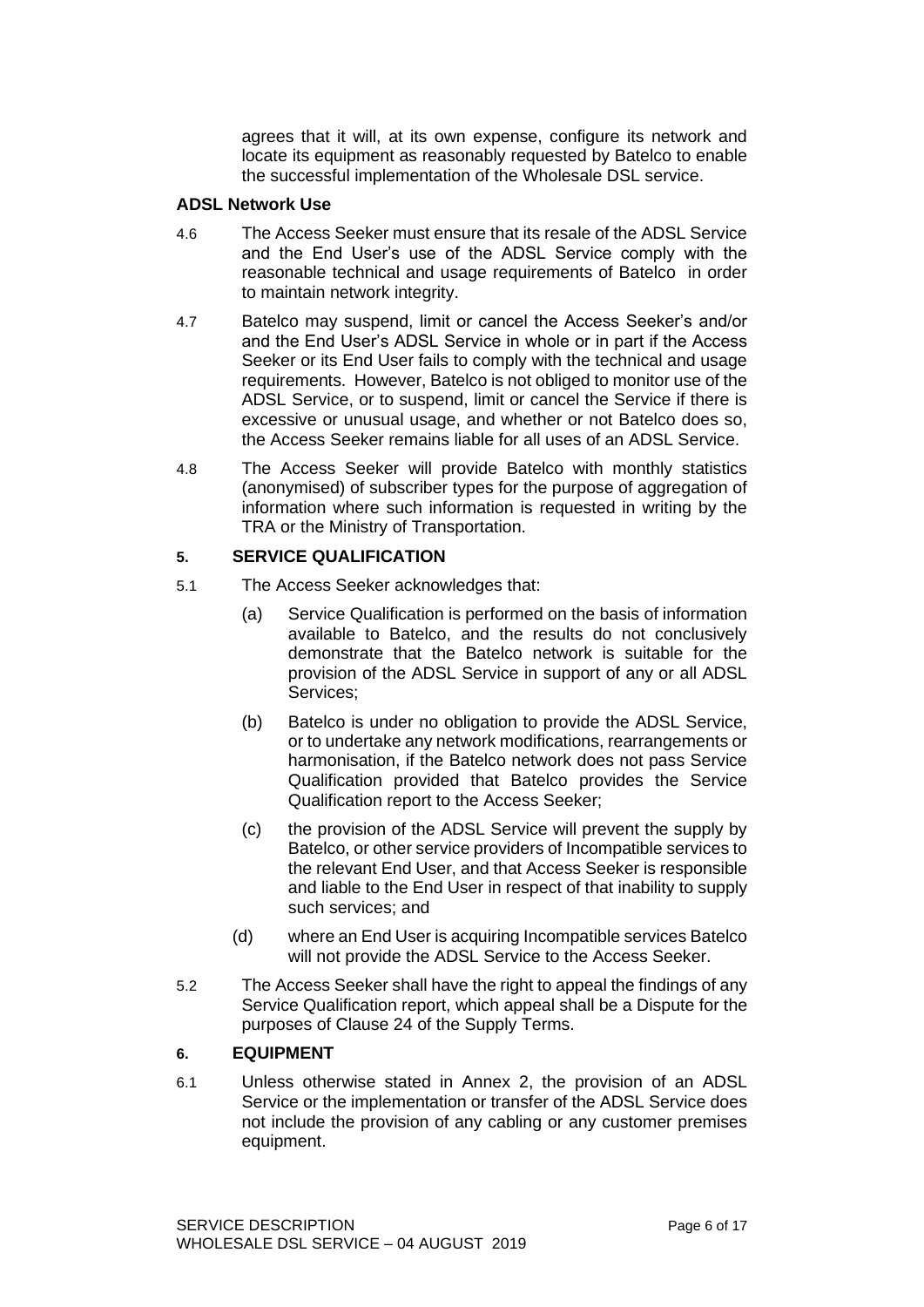- 6.2 The Access Seeker must ensure that Non-Batelco Equipment connected to the ADSL Service:
	- (a) meets the specifications and requirements defined by relevant international telecommunications and engineering standards
	- (b) is approved equipment (see the PDF file on this URL http://www.alcateldsl.com/pdf/datasheet330.pdf)

### **7. CONNECTION**

- 7.1 Batelco will use its reasonable endeavours to connect the ADSL Service by the relevant Implementation Date. Batelco will notify the Access Seeker when the connection has been effected in accordance with the DSL Transfer Process. Except where a service level agreement states otherwise, Batelco will not be liable for any inconvenience, loss or damage suffered by Access Seeker or an End User if Batelco does not connect the ADSL Service by the Implementation Date.
- 7.2 The Access Seeker releases Batelco from all liability to the End User or the Access Seeker, and indemnifies Batelco against all costs, expenses, liability, loss or damage incurred or suffered by Batelco in connection with any claims, actions or proceedings against Batelco (including third party claims) arising out of the allocation of IP Addresses or allocation and management of domain names.

### **8. FORECASTING**

8.1 At the beginning of each calendar month, the Access Seeker must supply a forecast of the expected requests for the ADSL Service in each month of the six month period following the date of the forecast, in the form required by Batelco from time to time.

### **9. DSL TRANSFER**

### **DSL Transfer Process**

- 9.1 Batelco and the Access Seeker must comply with this clause 9 and Annex 1 of this Service Description when carrying out any DSL Transfer.
- 9.2 The Access Seeker must establish robust procedures to ensure an appropriate End User Consent is received and properly recorded before any DSL Transfer Request is notified to Batelco.
- 9.3 The Access Seeker must provide Batelco with a copy of the End User Consent.

### **Charges**

9.4 The Access Seeker shall pay to the Access Provider the relevant Charges determined in accordance with Schedule 3 of this Reference Offer.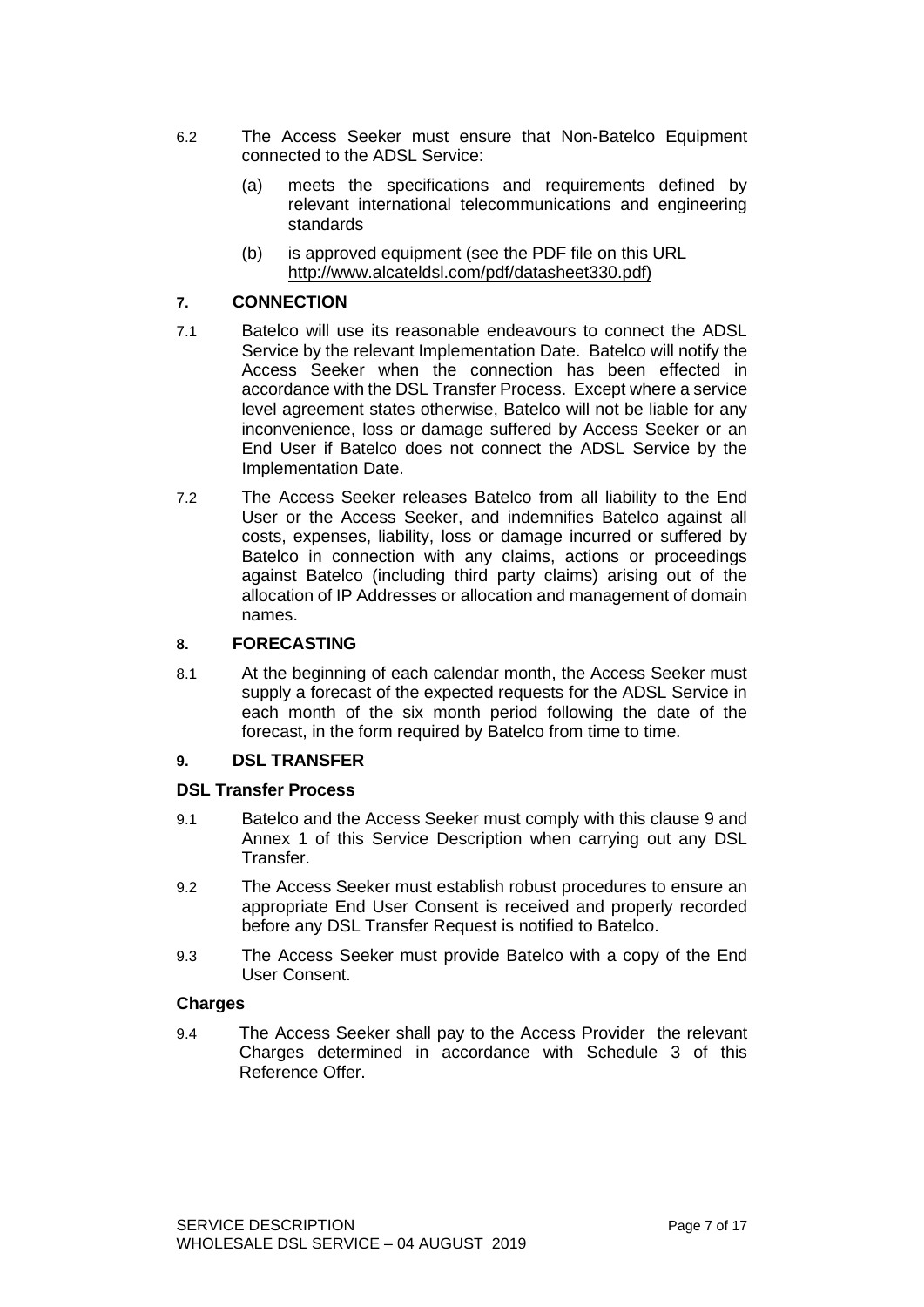#### **Responsibilities**

- 9.5 From the time of the completion of the DSL Transfer of supply of an existing ADSL Service from Batelco to the Access Seeker, the relevant End User will no longer be a customer of Batelco, but instead the customer of the Access Seeker.
- 9.6 From the time of completion of the DSL Transfer Request, the Access Seeker must provide End User Management to support the ADSL Services. However, if requested by an End User or the Access Seeker, Batelco will provide technical support in relation to problems End Users may report with the ADSL Service, including fault management, and support and maintenance for End User Premises Equipment if supplied by Batelco.
- 9.7 The Access Seeker will contact Batelco for all maintenance replacement or repair of the ADSL Service and the network on the End User's side of the Network Boundary and will pay Batelco the Charges at the rate specified (or if not specified, on a time and materials basis) for all such work.
- 9.8 The Access Seeker is responsible for billing the customer for the ADSL Services provided since the date of the completion of the DSL Transfer. Batelco will provide the Access Seeker with billing information to enable the Access Seeker to bill the End User. Subject to the indemnities in this Service Description, Batelco will suspend the provision of the ADSL Service to an End User provided that the Access Seeker continues to pay the recurring charges for the Service and the Charges for suspension and reactivation.
- 9.9 In relation to any Batelco service:
	- (a) Batelco will continue to bill the End User for any outstanding Batelco charges and other Batelco services; and
	- (b) the End User remains liable to pay any outstanding charges to Batelco and subject to standard Batelco debt enforcement policies,

notwithstanding that the End User is not a Batelco customer for the ADSL Service following the completion of a DSL Transfer.

#### **Undertakings**

- 9.10 In respect of each DSL Transfer Request submitted by the Access Seeker to Batelco, Access Seeker shall use all reasonable endeavours to ensure that:
	- (a) the Access Seeker has a valid End User Consent authorising the transfer or implementation (which consent is not more than 30 days old);
	- (b) the Access Seeker retains records of the End User Consent and the retention is in accordance with requirements notified to the Access Seeker by Batelco from time to time;
	- (c) the Access Seeker has used its reasonable endeavours to ensure that the information in the DSL Transfer Request is complete and correct;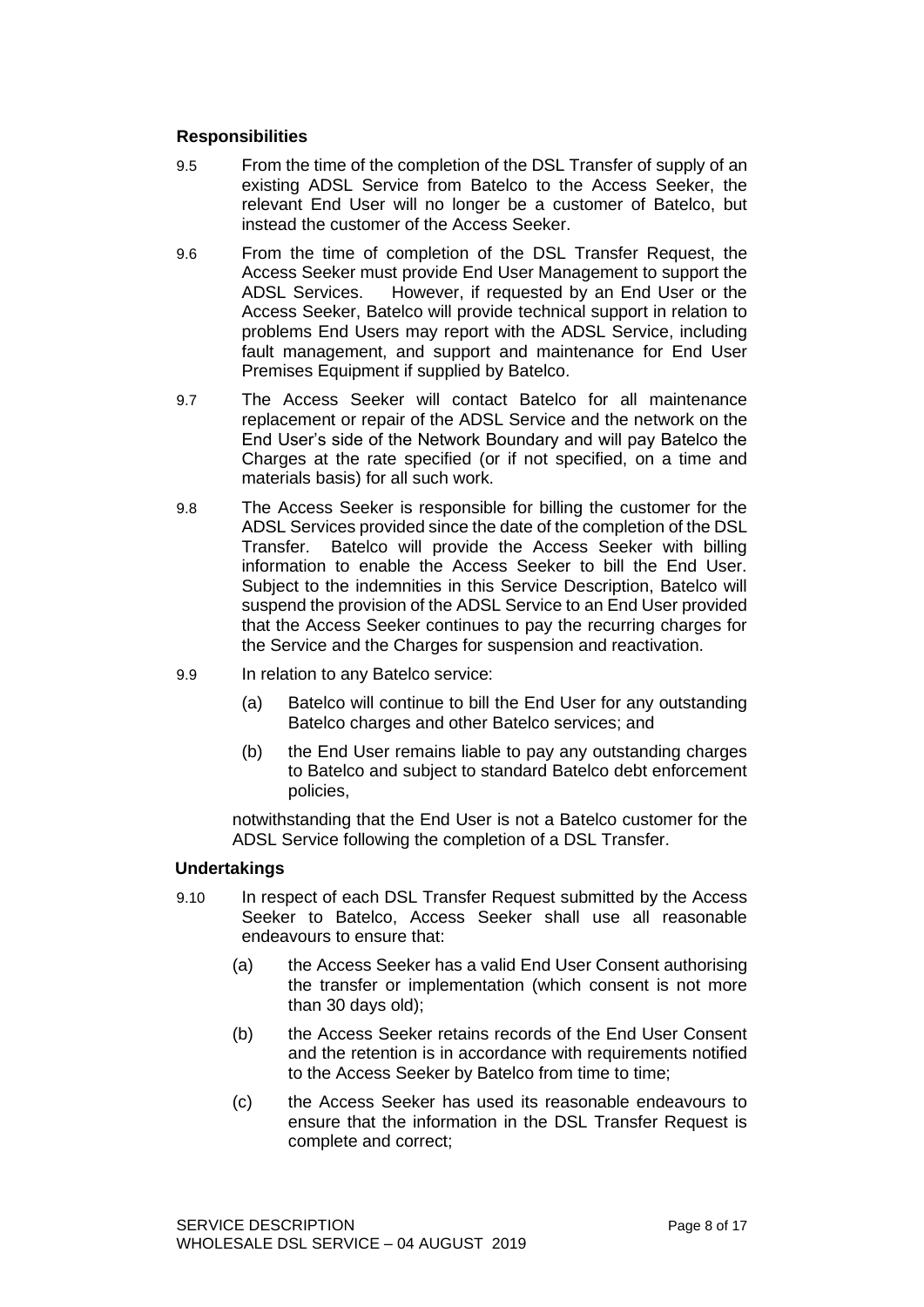- (d) the processing of each DSL Transfer Request, at the time it is lodged, does not breach any party's contractual or other rights;
- (e) the Access Seeker has provided the End User with sufficient information to make an informed choice about transferring the End User's internet service provider, including informing the End User that:
	- (i) the End User remains liable for the amount of any pre-existing charges and possible termination expenses; and
	- (ii) the Access Seeker has complied with any relevant legislation or other industry code of practice.
- 9.11 Batelco may investigate whether the Access Seeker has acted in compliance with the warranties given under this Service Description. On reasonable request, the Access Seeker must provide Batelco with evidence that the Access Seeker has acted in compliance with the warranties given under this Service Description.

#### **Indemnity**

9.12 The Access Seeker indemnifies Batelco in respect of any loss, liability or cost incurred by Batelco (including third party claims or claims by any End User) in connection with a breach by the Access Seeker of the warranties or undertakings given under this Service Description, subject to Batelco using all reasonable endeavours to mitigate the effects of any such breach.

### **10. Billing Period**

10.1 The Billing Period in respect of the Service shall be 30 days. The Billing Period shall commence on the date of the first billing date of the Batelco billing cycle after installation and may include billing on a pro rata time and usage basis for the period between the DSL Transfer Request to the next billing cycle to ensure compatibility with the Batelco billing cycle.

#### **11. Maintenance**

The Access Provider shall provide maintenance and support services in respect of each End User's direct exchange line or shared metallic path over which the Access Seeker's DSL Service is provided to the End User in accordance with good industry standards to at least the service levels provided for all other direct exchange lines provided by the Access Provider.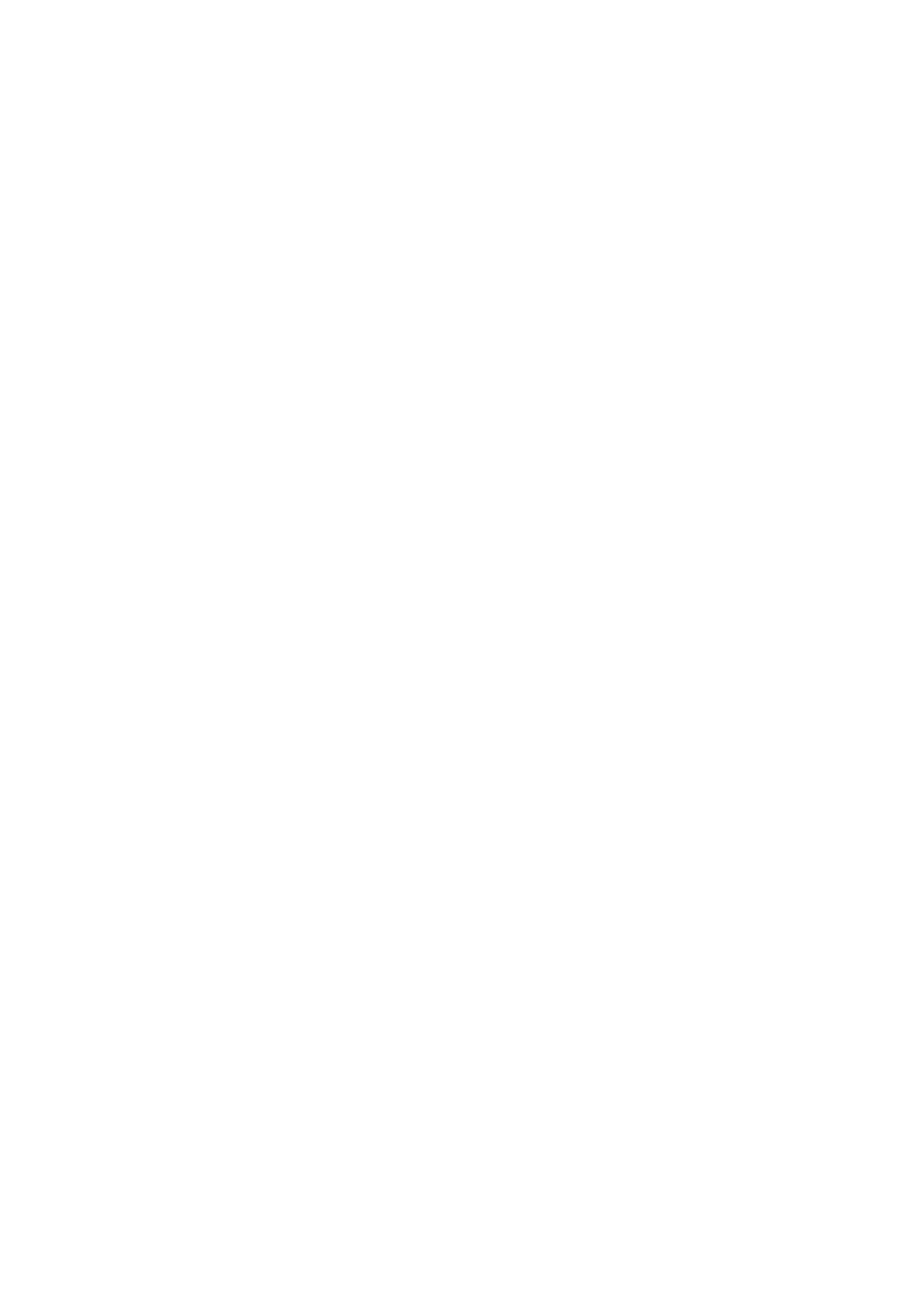# **ANNEX 1 – DSL TRANSFER PROCESS**

### **1. DSL Transfer Request for existing or new ADSL Services**

- 1.1 The Access Seeker must, to initiate a DSL Transfer for either:
	- (a) an existing ADSL Service supplied to an End User; or
	- (b) a new ADSL Service to be supplied to an End User,

provide Batelco with a properly completed DSL Transfer Request, in the format notified by Batelco from time to time, submitted by the means and to the address notified by Batelco from time to time.

- 1.2 Batelco must, within 5 Working Days of receipt of any DSL Transfer Request, notify the Access Seeker whether the DSL Transfer Request is:
	- (a) accepted; or
	- (b) rejected.
- 1.3 Batelco may reject a DSL Transfer Request if it:
	- (a) is incomplete or incorrect or illegible or cannot reasonably be understood;
	- (b) does not properly identify the End User, the Useable Pair or the ADSL Service in a manner which enables Batelco to identify the End User and confirm the matters relevant to this DSL Transfer process;
	- (c) is not submitted in accordance with paragraph 3 of this Annex 1;
	- (d) requests the Transfer of a ADSL Service which has different transmission characteristics from any existing ADSL service being provided (if any), without also requesting a Service Qualification with regard to the Pair over which the new ADSL Service is to be provided; or
	- (e) requests the DSL Transfer of an End User who is not a subscriber to Batelco's PSTN telephone services at the date of submission of the DSL Transfer Request; or
	- (f) has any other defect notified by Batelco to the Access Seeker at the time of rejection.
- 1.4 Batelco may in its sole discretion elect to accept any DSL Transfer Request notwithstanding that there is any defect in that DSL Transfer Request if Batelco considers that such defect does not have a material effect on Batelco's ability to process the DSL Transfer and provide the ADSL Service.

### **2 DSL Change Request**

- 2.1 The Access Seeker must, to initiate a DSL Change to an existing ADSL Service supplied to an End User, provide Batelco with a properly completed DSL Change Request, in the format notified by Batelco from time to time, submitted by the means and to the address notified by Batelco from time to time.
- 2.2 Batelco must, within 5 Working Days of receipt of any DSL Change Request, notify the Access Seeker whether the DSL Change Request is:
	- (a) accepted; or
	- (b) rejected.

Batelco may reject a DSL Change Request if it: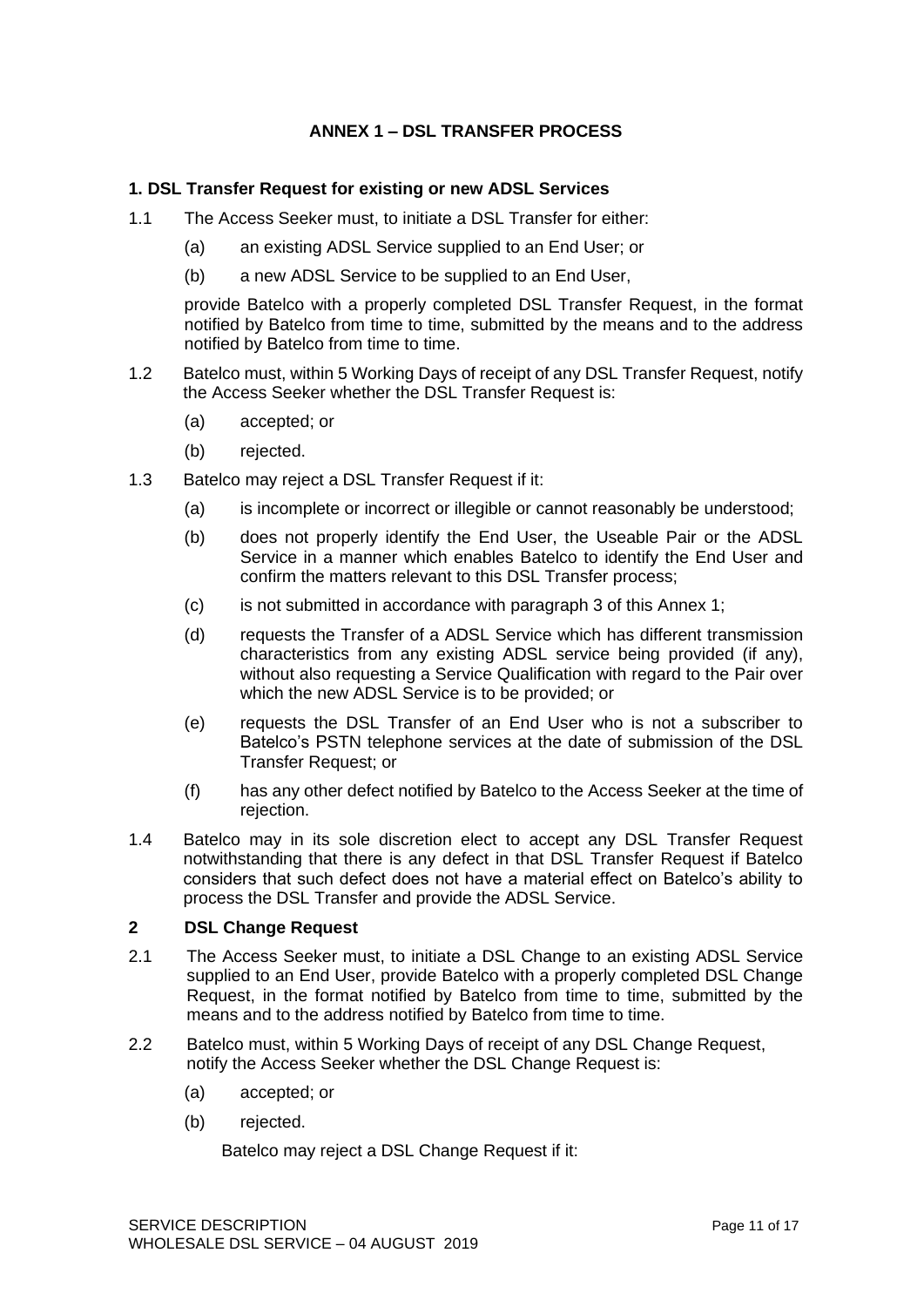- a) is incomplete or incorrect or illegible or cannot reasonably be understood;
- b) does not properly identify the End User, the Useable Pair and the ADSL Service in a manner which enables Batelco to identify the End User and confirm the matters relevant to the DSL Change process;
- c) is not submitted in accordance with paragraph 3 of this Annex 1;
- d) requests a DSL Change which cannot be provided for practical, operational or network architecture reasons; or
- e) has any other defect notified by Batelco to Access Seeker at the time of rejection.

Batelco may in its sole discretion elect to accept any DSL Change Request notwithstanding that there is any defect in that DSL Change Request, if Batelco considers that such defect does not have a material effect on Batelco's ability to process the DSL Change and provide the ADSL Service.

### **3 Batches**

- 3.1 The Access Seeker must submit DSL Transfer Requests and DSL Change Requests to Batelco in batches:
	- (a) submitted to the address notified by Batelco from time to time;
	- (b) submitted by authorised personnel of the Access Seeker;
	- (c) containing only Requests that comply with the requirements of this Service Description and the Supply Agreement;
	- (d) containing a maximum of 10 Requests per day; and
	- (d) identified by a unique batch number generated by the Access Seeker.
- 3.2 Batelco will only accept batches of Requests that:
	- (a) are delivered to Batelco during business hours;
	- (b) comply with the requirements set out in paragraphs 1 and 2;
	- (c) do not exceed the maximum number of batches per day notified by Batelco to the Access Seeker from time to time and which at the commencement date agreed in the Service Request will be 1.
- 3.3 If any batch of Requests contains one or more Requests that contains one or more defects, Batelco shall:
	- (a) reject the defective Requests by returning the batch to Access Seeker; and
	- (b) continue to process the valid Requests within the same batch.

#### **4 Completion of Request**

- 4.1 If Batelco notifies the Access Seeker that the Request is accepted, than Batelco must use its reasonable efforts to complete the Request on or before the Implementation Date.
- 4.2 Batelco shall not be obliged to further process a Request where:
	- (a) the relevant ADSL Service cannot meet Service Qualification;
	- (b) there exists any Incompatibility;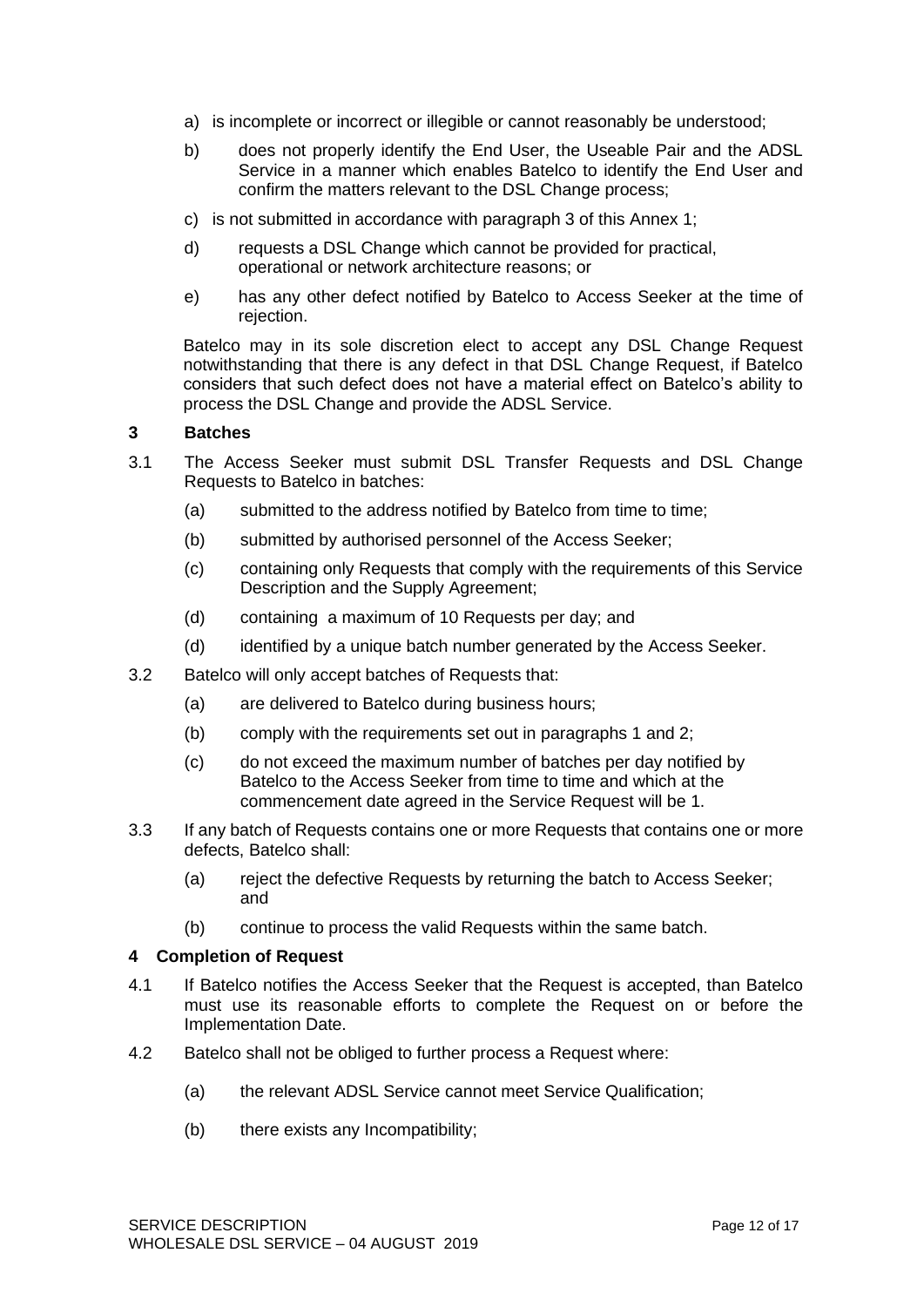- (c) the number of Requests exceeds the Forecast for the relevant month by more than 25% and Batelco is not able to process the number of Requests made due to resourcing constraints without having to deploy more staff or other resources; or
- (d) an authorised person from the End User or the Access Seeker is not available to provide further information when requested.

### **5 Notification of Completion of Request**

- 5.1 Batelco must, within 2 Working Days of completion of a DSL Transfer or a DSL Change, notify the Access Seeker of completion.
- 5.2 Batelco is entitled to rely on a Request as evidence that the relevant End User:
	- a) in the case of a DSL Transfer Request:
		- i) has given a valid End User Consent in relation to the requested DSL Transfer; and
		- ii) understands and is aware of the End User's continuing liability to pay any charges to Batelco when due; and
	- b) in the case of a DSL Change Request understands and has requested the DSL Change.

### **6 Reversal of a DSL Transfer**

- 6.1 At any time following the successful completion of a DSL Transfer, either:
	- a) the relevant End User; or
	- b) the Access Seeker;

may make a request to Batelco to reverse the DSL Transfer.

- 6.2 Batelco will, within 4 Working Days of completion of a Reversal Request notify the Access Seeker that the Reversal Request has been processed.
- 6.3 The Access Seeker must render a final bill to the End User within 5 Working Days of receipt of a notice from Batelco under paragraph 6.2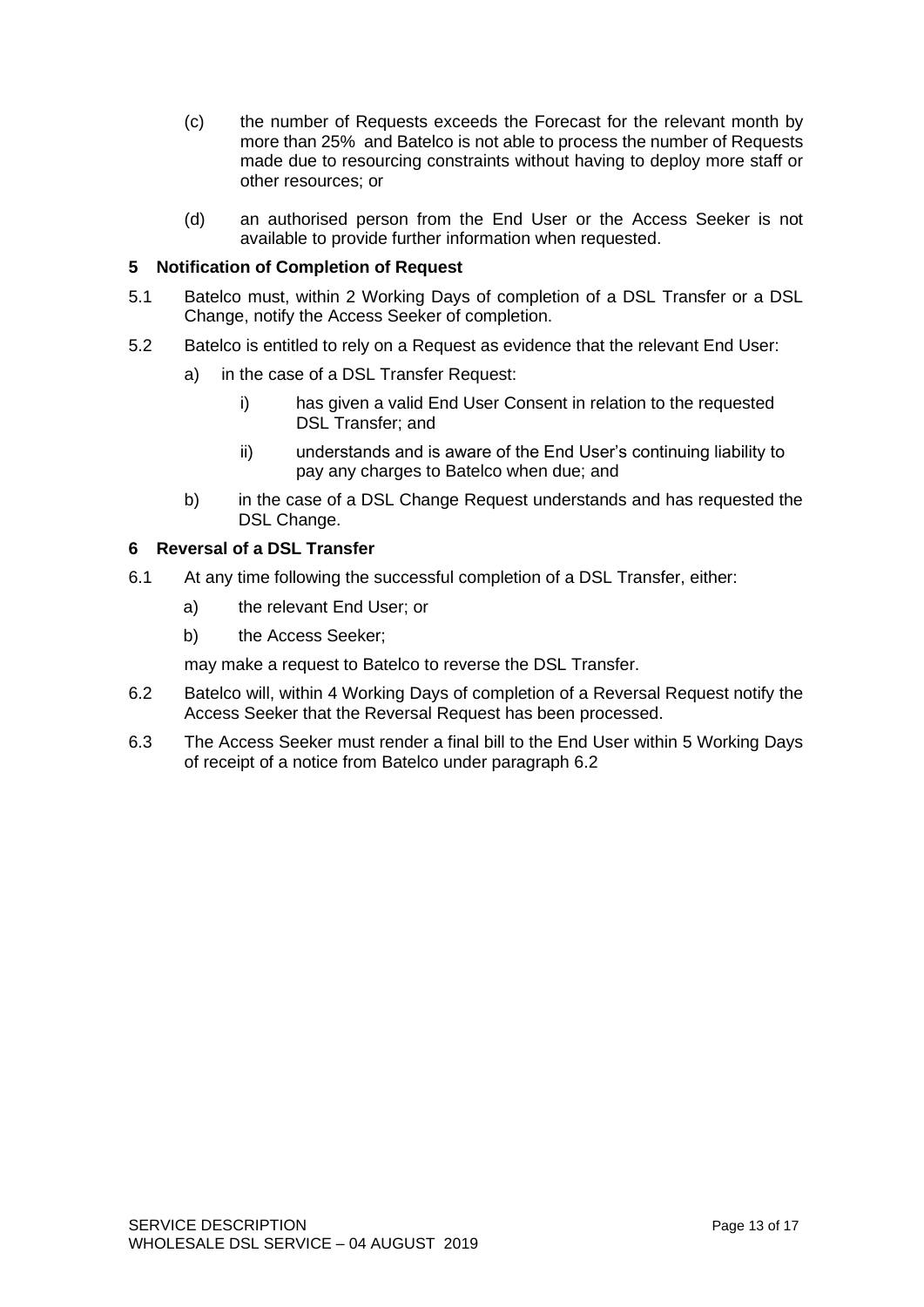# **ANNEX 2 DSL TRANSFER LIST**

| <b>Access Speed for Residential</b><br><b>Customers</b> | <b>Included Usage</b><br>(Upload and download) | <b>Increment for usage</b><br>above threshold |
|---------------------------------------------------------|------------------------------------------------|-----------------------------------------------|
| 265kbit/s downstream / 64kbit/s upstream                | 2GB                                            | 1 GB                                          |
| 512kbit/s downstream / 128kbit/s<br>upstream            | 8GB                                            | 1 GB                                          |
| 640kbit/s downstream / 128kbit/s<br>upstream            | 2GB                                            | 1 GB                                          |
| 640kbit/s downstream / 128kbit/s<br>upstream            | 5GB                                            | 1 GB                                          |
| 1.024Mbit/s downstream / 512kbit/s<br>upstream          | 4GB                                            | 1 GB                                          |
| 1.024Mbit/s downstream / 512kbit/s<br>upstream          | 8GB                                            | 1 GB                                          |
| 1.024Mbit/s downstream / 512kbit/s<br>upstream          | 15GB                                           | 1 GB                                          |
| 2.048Mbit/s downstream / 1.024Mbit/s<br>upstream        | 15GB                                           | 1 GB                                          |
| 2.048Mbit/s downstream / 1.024Mbit/s<br>upstream        | 20GB                                           | 1 GB                                          |
| 3.072Mbit/s downstream / 1.024Mbit/s<br>upstream        | 8GB                                            | 1 GB                                          |
| 4.096Mbit/s downstream / 1.024Mbit/s<br>upstream        | 25GB                                           | 1 GB                                          |
| 6.144Mbit/s downstream / 1.024Mbit/s<br>upstream        | 15GB                                           | 1 GB                                          |
| 8.192Mbit/s downstream / 2.048Mbit/s<br>upstream        | 25GB                                           | 1 GB                                          |
| 8.192Mb it/s downstream / 2.048Mbit/s<br>upstream       | 40GB                                           | 1 GB                                          |
| 8.192Mbit/s downstream / 2.048Mbit/s<br>upstream        | 60GB                                           | 1 GB                                          |
| 8.192Mbit/s downstream / 2.048Mbit/s<br>upstream        | 90GB                                           | 1 GB                                          |
| 10.240Mb t/s downstream / 2.048Mbit/s<br>upstream       | 50GB                                           | 1 GB                                          |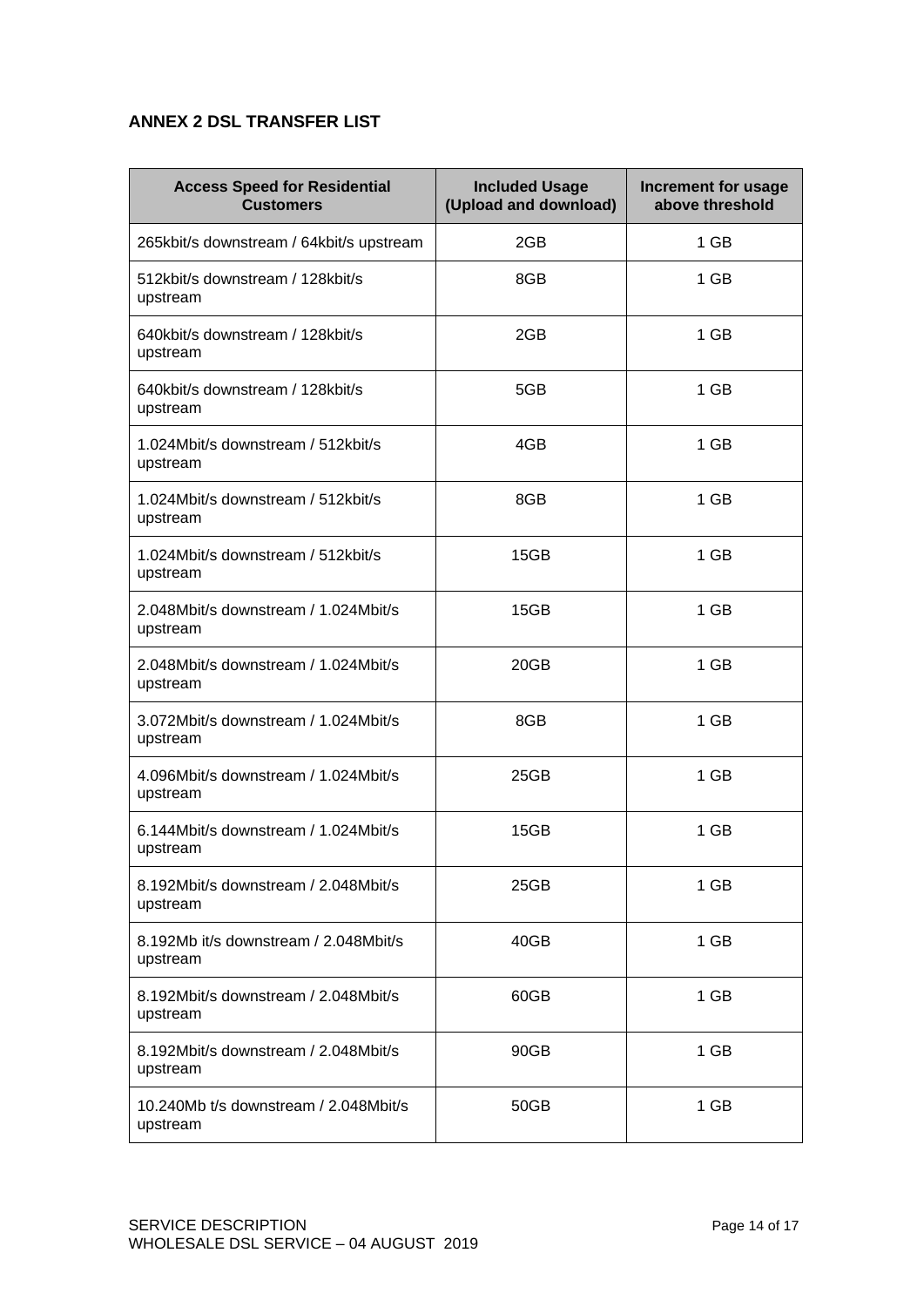| 10.240Mbit/s downstream / 2.048Mbit/s<br>upstream | 80GB  | 1 GB |
|---------------------------------------------------|-------|------|
| 10.240Mbit/s downstream / 2.048Mbit/s<br>upstream | 120GB | 1 GB |
| 16Mbit/s downstream / 2Mbit/s upstream            | 80GB  | 1 GB |
| 16Mbit/s downstream / 2Mbit/s upstream            | 100GB | 1 GB |
| 16Mbit/s downstream / 2Mbit/s upstream            | 150GB | 1 GB |
| 25Mbit/s downstream / 2.5Mbit/s<br>upstream       | 25GB  | 1 GB |
| 50Mbit/s downstream / 5Mbit/s upstream            | 50GB  | 1 GB |
| 100Mbit/s downstream / 10Mbit/s<br>upstream       | 100GB | 1 GB |

- Does not include an ADSL modem.
- Includes one email account with 10Mb storage limit.
- Recommended modems and suppliers are:
	- 1. **INMA**: GreatSpeed USB
	- 2. **A. Rashid Est**: Aztech USB
	- 3. **Intercol:** SpeedTouch USB

| <b>Access Speed for Business Customers</b>   | <b>Included Usage</b><br>(Upload and download) | Increment for usage<br>above threshold |
|----------------------------------------------|------------------------------------------------|----------------------------------------|
| 256kbit/s downstream / 64kbit/s upstream     | $2.5$ GB                                       | 1 GB                                   |
| 256kbit/s downstream / 64kbit/s upstream     | 5 GB                                           | 1 GB                                   |
| 512kbit/s downstream / 256kbit/s<br>upstream | 10 <sub>GB</sub>                               | 1 GB                                   |
| 1Mbit/s downstream / 512kbit/s upstream      | 15 GB                                          | 1 GB                                   |
| 2Mbit/s downstream / 1Mbit/s upstream        | 20 GB                                          | 1 GB                                   |
| 4Mbit/s downstream / 1Mbit/s upstream        | N/A                                            | N/A                                    |
| 6Mbit/s downstream / 1Mbit/s upstream        | N/A                                            | N/A                                    |
| 8Mbit/s downstream / 2Mbit/s upstream        | N/A                                            | N/A                                    |
| 10Mbit/s downstream / 2Mbit/s upstream       | N/A                                            | N/A                                    |
| 16Mbit/s downstream / 2Mbit/s upstream       | N/A                                            | N/A                                    |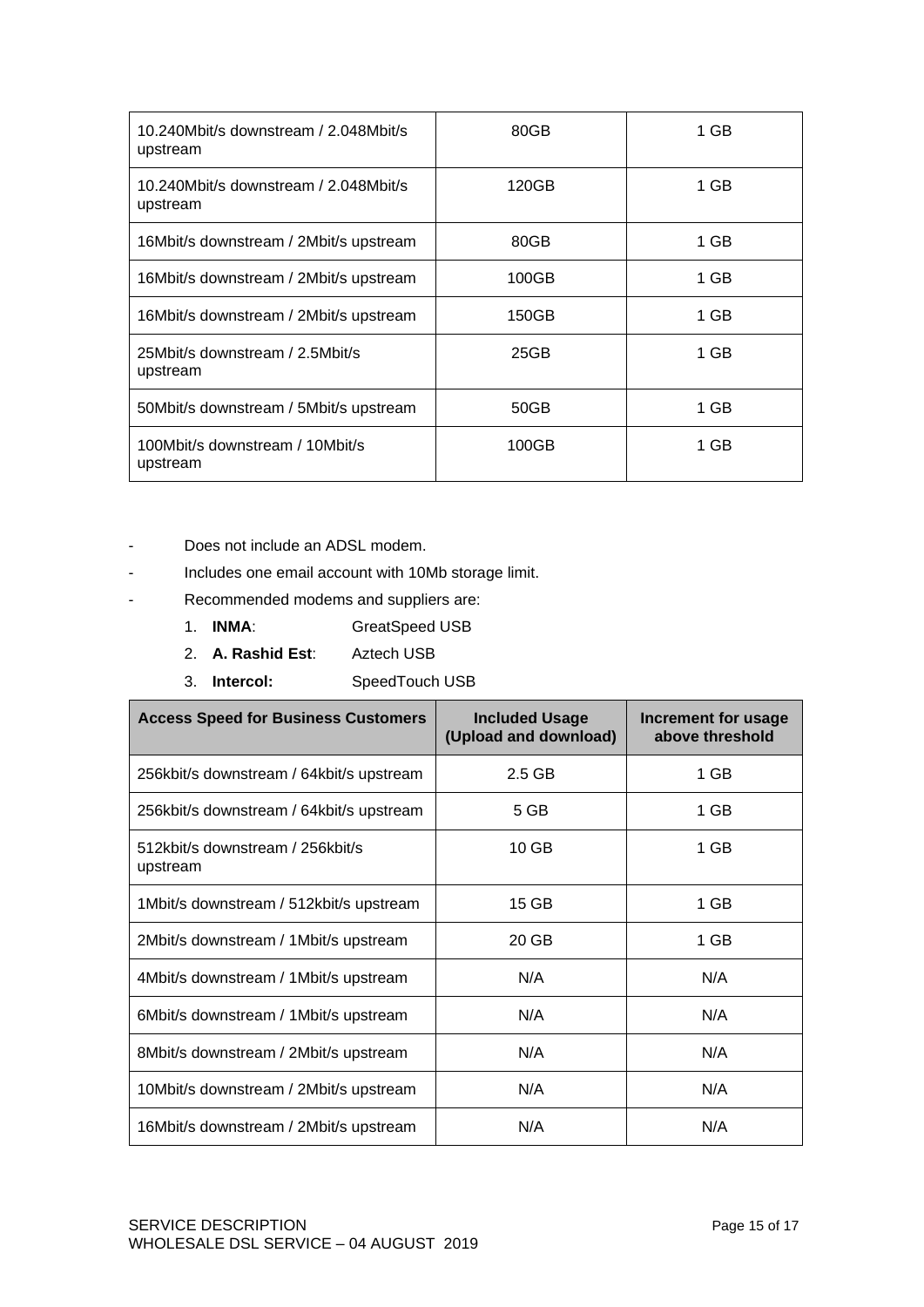- Includes 5 email accounts with 20MB storage for each account.
- Includes Single port Ethernet ADSL modem